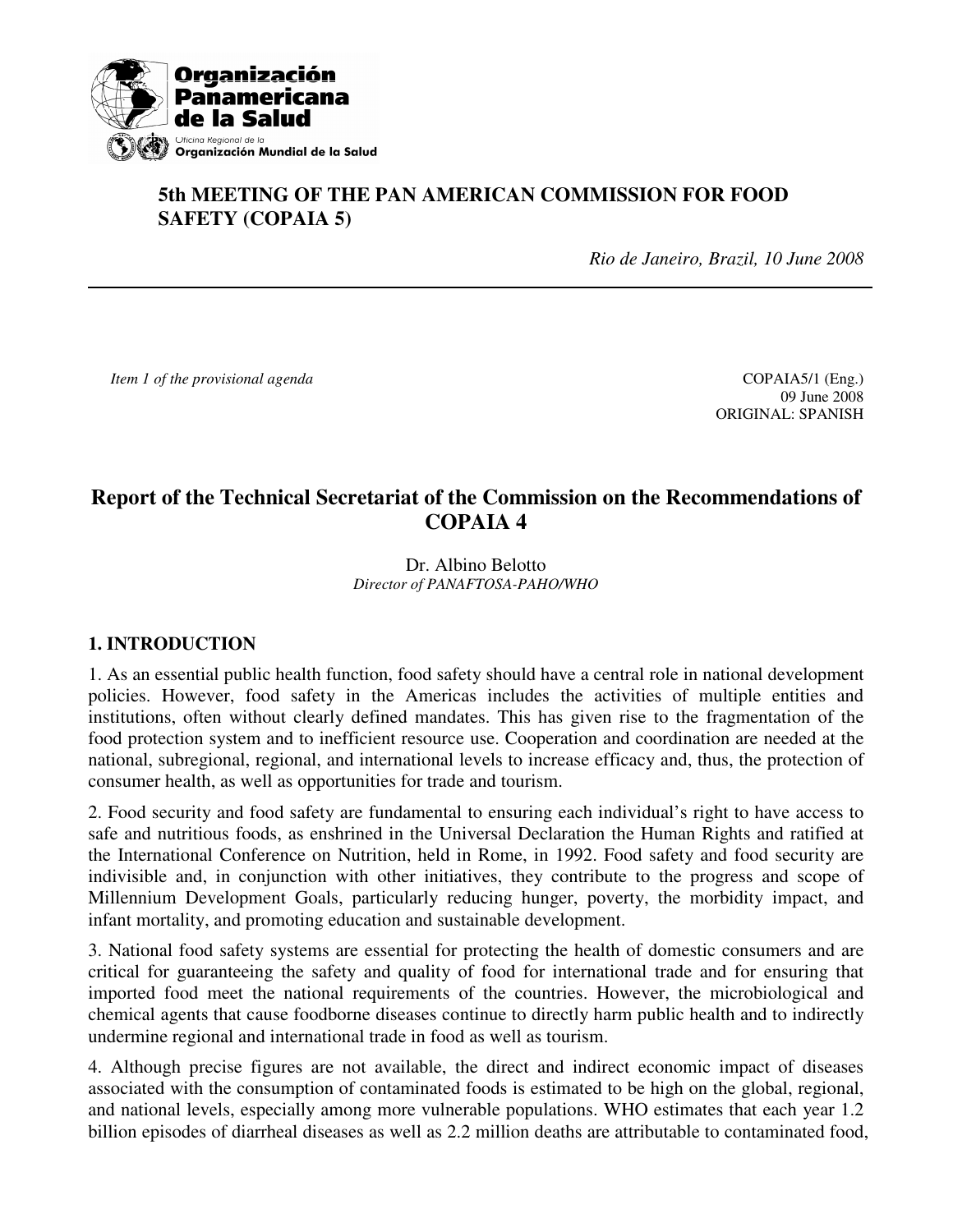### COPAIA 5/1 [09/06/08] (English) Page 2

including 1.8 million in children under five. In the United States, the costs associated with the occurrence of foodborne diseases linked to seven foodborne pathogens is estimated at between US\$ 5.6 and US\$ 9.4 billion. In the Region of the Americas and the Caribbean, acute diarrheal diseases of bacterial and viral origin continue to be a leading cause of morbidity in all age groups, and of disease and death in the under-5 age group, with a greater impact on unprotected and poor communities. The incidence of diarrheal disease outbreaks has increased in countries stricken by natural disasters such as hurricanes and floods. For example, a recent study in Ecuador, for which the benchmark was the health indicators for 2004, estimated the economic cost associated solely with the medical care of 6,829 cases of typhoid fever at approximately US\$ 1.9 million. That same year 8,402 cases of salmonellosis, 7,095 cases of food poisoning, and 5 cases of cholera were recorded. These figures do not take into account the underreporting of these diseases.

5. The agriculture and livestock sector is a priority for the economies of many developed and developing countries in terms of food security, employment, trade, and the generation of foreign exchange. The World Bank recognizes the legitimate and important role played by governments in ensuring the competitive evolution of their industries, including the food industry. Since large, medium, and small companies in the food processing industry are an important source of added value, a basic food control system can and should provide essential tools for this sector's sustainable development. For example, in 2003, because of the correct application of their standards and inspection systems, Latin America and the Caribbean exported food worth about US\$ 63 billion. In the southern and Central American region, 40% and 48% of all exports are of agricultural and livestock origin. In agribusiness, in addition to losses caused by the rejection of food in national and international markets, there are growing concerns over emerging and re-emerging chemical and microbiological threats. For example: Outbreaks of emerging diseases caused by bacteria, viruses, and marine toxins associated with deficiencies in the food safety systems; the development of microbial resistance to antibiotics; the development of mycotoxins and the emergence of zoonotic diseases such as bovine spongiform encephalitis and avian influenza; the persistence of diseases such as brucellosis, cysticercosis, and tuberculosis in vulnerable and at-risk populations; the use of genetically modified organisms in agriculture and food production; indiscriminate pesticide use.

6. Impact on tourism: Outbreaks of foodborne disease in several tourist destinations in countries in the Region and cruise ships. Tourism is one of the fastest growing industries in the Region. The number of tourists coming to the Region rose from 92.9 million in 1990 to 128.4 million in 2000, for a cumulative growth of 5%. Tourism represents up to 25% of the gross domestic product (GDP) of some countries in the Region and one of the main sectors of job creation and foreign exchange earnings. According to data from the World Travel & Tourism Council, in the Caribbean, this industry provided 2.4 million jobs (15.5% of total employment) and generated US\$ 40.3 billion in economic activity in 2004 —for a considerable (tenfold) increase over the US\$ 3.8 billion generated in 1980. In addition, it is estimated that by 2014 the sector will contribute 16.5% of GDP and generate US\$ 81.9 billion in economic activity.

### **The Role of PAHO**

7. PAHO serves as a clearinghouse, disseminating pertinent, up-to-date information and providing support to effectively boost institutional problem-solving capabilities. It facilitates bilateral and multilateral cooperation to permit agreements, joint projects, and missions, through the mobilization of trained human resources from the countries; when strictly necessary, experts in specific areas should be considered after an evaluation of in the strategic plan.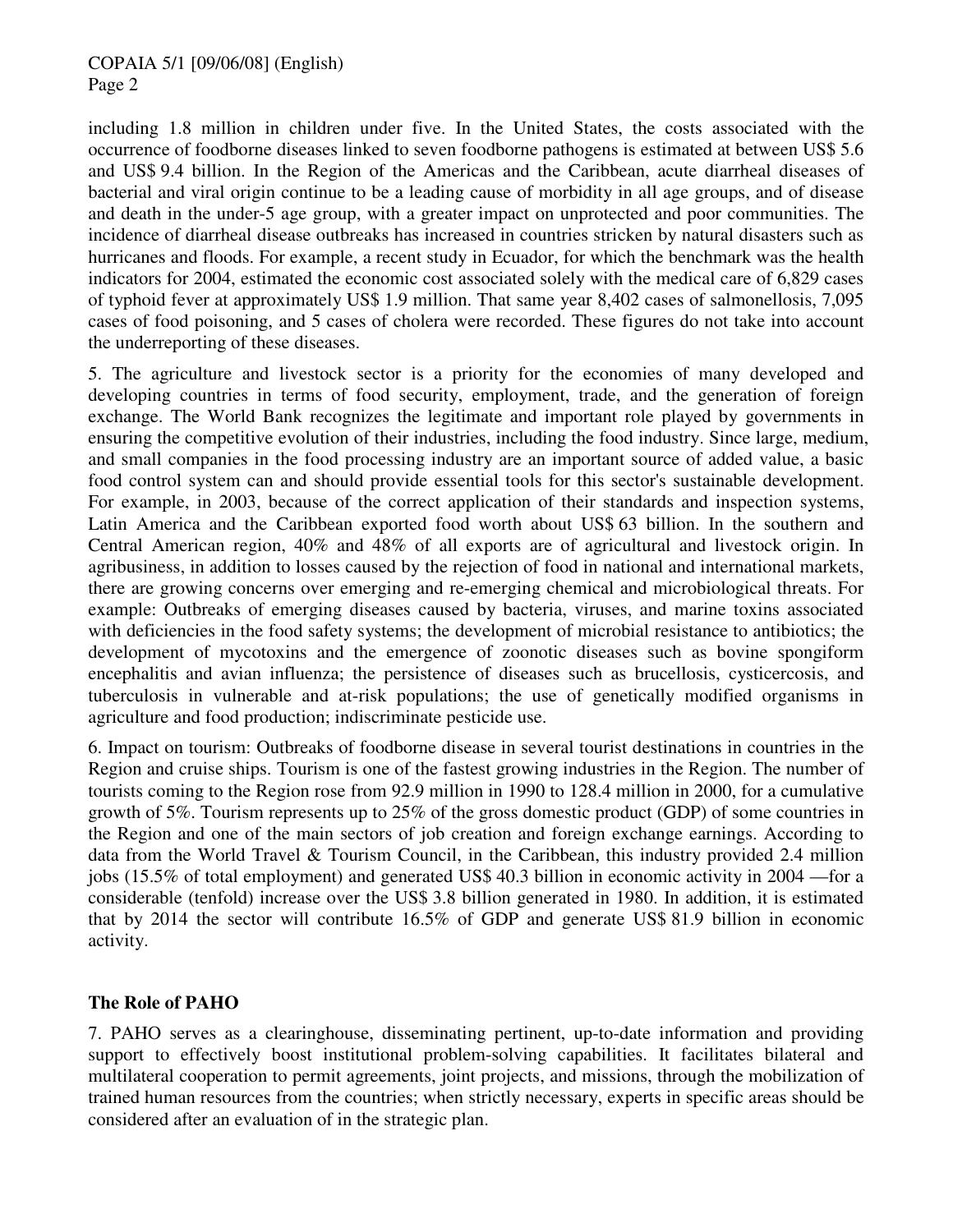8. The PAHO's support for Member States in the field of food safety centers on the following approaches:

- Collaborating in developing food safety programs at various political and administrative levels in the countries;
- Collaborating with national governments to develop studies on the "burden of disease" and food contaminants. This evaluation facilitates the allocation of the resources toward the appropriate foodborne disease control efforts;
- Enhancing institutional and human capacity, developing leadership in public health surveillance for common foodborne diseases, and adopting systematic approaches decision-making based on scientific evidence such as systematic revisions, meta-analysis, and risk assessments;
- Fostering partnerships, alliances, and interactions with entities of the United Nations system and Organization of American States, as well as with national public health organizations, to successfully implement sustainable food safety policies and provide effective technical support;
- Strengthening linkages between the health and agriculture sectors (public and private) to ensure that food safety interventions are planned and implemented in an integrated manner;
- Participating actively in the healthy municipios strategy, by taking into account health determinants established in the countries.

9. Managing knowledge by strengthening the Information and Documentation Center in the food safety area through the Virtual Food Safety Library as well as in distance training courses to help decisionmakers meet the goals outlined in food safety programs and projects through evidence-based decisions.

# **2. FOLLOW-UP THE RECOMMENDATIONS OF COPAIA 4 AND RIMSA 14 FOR PAHO**

## **RIMSA 14.R2**

a. **Establishing, under the leadership of PAHO, a self-evaluation system for food safety programs at the country level that can be shown to be effective in practice**. PAHO/WHO approached the Inter-American Institute for Cooperation on Agriculture (IICA) to join efforts and prepare the Performance, Vision and Strategy (PVS) instrument. The PVS instrument can help the countries to determine their performance level, share a vision with the private sector, set priorities, and facilitate strategic planning to fulfill their obligations and seize new opportunities. The PVS complements the initiatives of set out in the directives of FAO/WHO for strengthening national food protection services (publication 76 of the FAO in food and nutrition, 2003) and replaces the PAHO/WHO instrument for the self-evaluation of food safety systems <sup>1</sup>. In this manner, the two organizations of the Inter-American System create synergies and avoid duplication. The PVS also makes it possible to determine the current level of performance, attain a shared vision, set priorities, and facilitate strategic planning. To this end a series of variables (from five to eight) have been developed for each of the four essential components: (1) the technical capability to address current and new topics based on scientific principles; (2) the financial and human capital to attract resources and retain professionals with technical and leadership capabilities; (3) the active interaction of the private sector in order to stay the course and carry out relevant programs and joint services; and (4) market access through compliance with existing regulations and the implementation of new disciplines such as the harmonization of standards and agreements on equivalence and regionalization. Joint exercises have been carried out in Ecuador, Peru, Bolivia, and Paraguay during the 2006-2007 biennium. Furthermore, at the FAO/WHO Regional Meeting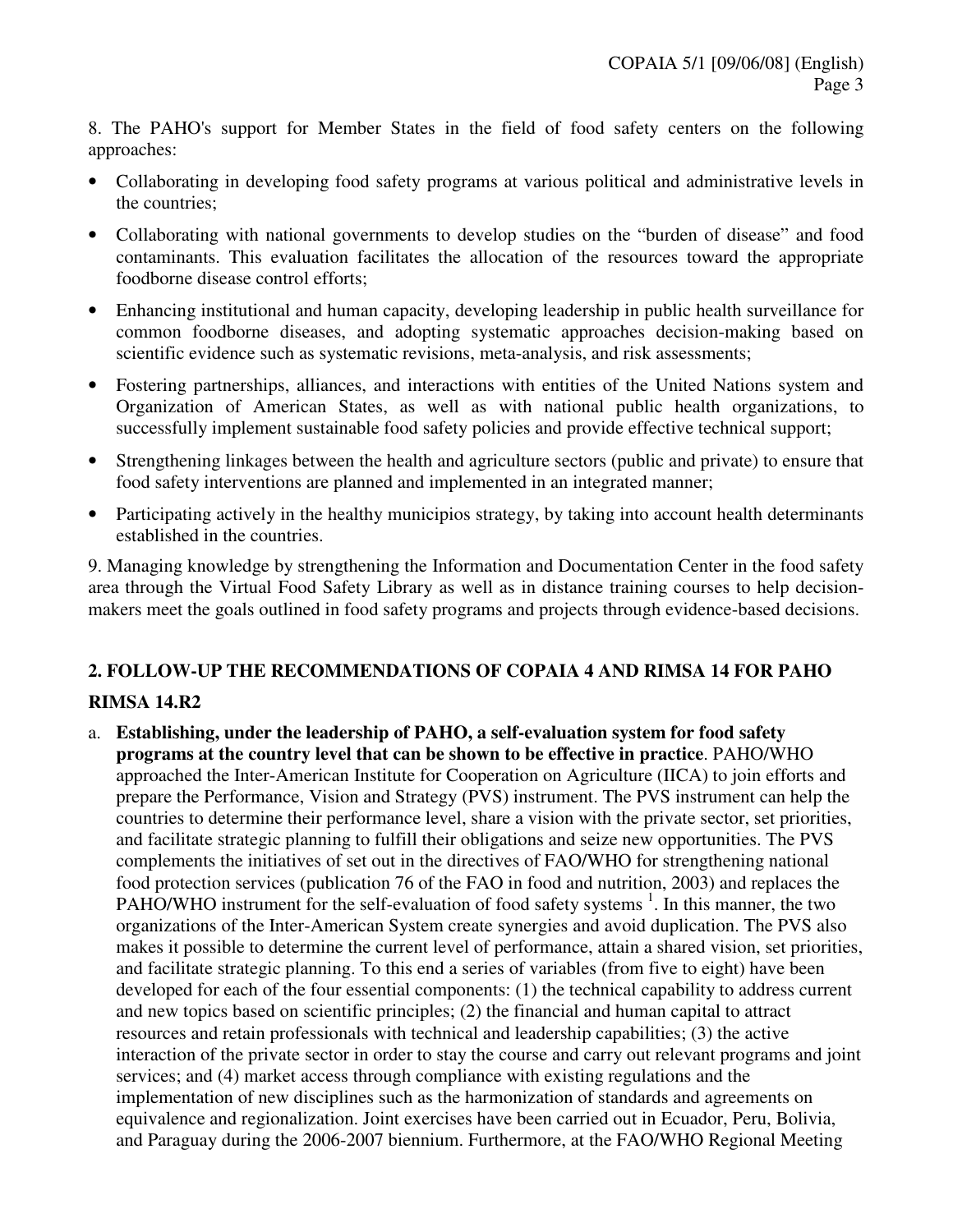on Food Safety, in San Jose, Costa Rica, in December 2005, a joint document was presented by PAHO-FAO-OIRSA-IICA on activities in evidence-based technical cooperation from international food safety organizations. The document analyzed the situation, needs, and progress of food safety programs in Latin America and the Caribbean and formulated recommendations for improvement. Before this meeting a FAO/OP-WHO workshop on training in the Codex Alimentarius was held. Moreover, FAO and WHO headquarters have collaborated to coordinate the participation of countries of the Region of the Americas in the International Food Safety Authorities Network (INFOSAN). INFOSAN's objectives are to support the Member States in dealing with international food safety emergencies and promote and facilitate communication and information exchange among all participants in the food chain. As of March 2008, 166 WHO Member States, and all the countries in the Region of the Americas, had designated focal points for INFOSAN and INFOSAN Emergency. Argentina is actively participating in evaluating and validating the International Health Regulations, as are the MERCOSUR countries. With regard to emergency response regarding disasters that have affected the region, in coordination with the Regional Program (PED), support was given to the countries through the mobilization of resources specialized in veterinary public health in order to join efforts in rapid response measures for the mitigation and recovery of affected social sectors and areas.

b. **Establishing intervention projects throughout the food chain that are effective for producing safe food, by using scientific evidence-based analysis**. In the Region of the Americas, PAHO-FOS has updated the educational materials for good manufacturing practices-hazard analysis critical control point system (GMP-HACCP) and auditing materials in Portuguese and Spanish. The purpose of these measures is to strengthen capabilities in this area and to encourage safe food production with direct and indirect benefits for health, the economy, and the social systems of Central American countries. In conjunction with the Inter-American Institute for Cooperation on Agriculture (IICA) and through an IICA-ILRI/CFC project, PAHO and the International Regional Organization for Plant Protection and Animal Health (OIRSA) conducted a series of training activities in HACCP, GMP, and GMP and HACCP audits. These activities were aimed at professionals in different areas of the public and private sectors related to the production, manufacture, and marketing of foodstuffs for animal and human consumption, with emphasis on beef production. The training was conducted in 2006 and 2007 in Guatemala, Honduras, Nicaragua, and Costa Rica, the countries of influence in the IICA-ILRI/CFC project. Representatives from the Central American countries, Mexico, Panama, and the Dominican Republic participated in the workshops, and 124 professionals received training. In Argentina, 157 facilitators, from the Ministries of Health and Agriculture as well as the National Animal Health Service have been trained. Likewise, in collaboration with OIRSA, PAHO/HDM/VP/FOS has been working with the Central American countries since early 2006 in creating a uniform food safety code for the subregion. A seminar was held in Panama from 23 to 25 November 2006 to validate the Central American dietary code. The final document is being discussed in each participating country. This action strengthens the work done with the Regional Information System on Food Regulations (LEGALIM), which works in 20 countries of the region and has supported the modification of policies, action plans, or laws for food safety. The LEGALIM/PAHO system has data from Antigua and Barbuda, Argentina, Bolivia, Brazil, Chile, Colombia, Costa Rica, Cuba, the Dominican Republic, El Salvador, Guatemala, Honduras, Mexico, Nicaragua, Panama, Paraguay, Peru, Trinidad and Tobago, Uruguay, Venezuela. Finally, the Codex Trust Fund supported the participation of Latin American and Caribbean countries at the meetings of the different Codex Alimentarius Committees. At 11 meetings held in 2006, the attendance of 32 participants from 27 countries was sponsored (Nicaragua, Colombia, Mexico, El Salvador, Brazil, Grenada, Haiti,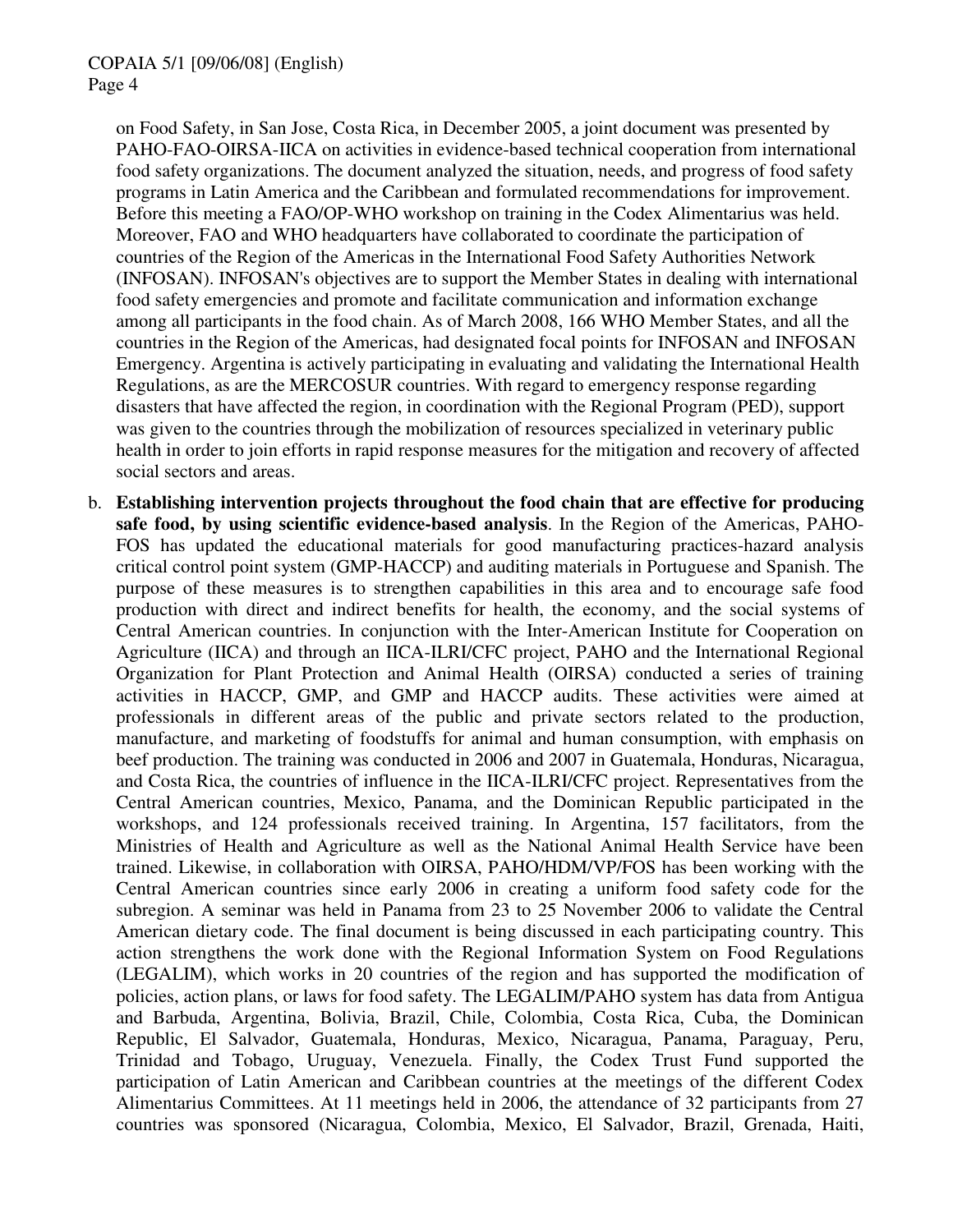Panama, Antigua and Barbuda, Costa Rica, Cuba, Honduras, Paraguay, Suriname, Uruguay, Ecuador, Argentina, Bolivia, the Dominican Republic, Dominica, Guyana, Belize, Jamaica, Saint Lucia, Trinidad and Tobago, Guatemala, and Peru). In 2007, 37 participants from 24 countries were sponsored to attend 10 meetings (Chile, Barbados, Nicaragua, Colombia, Mexico, El Salvador, Brazil, Grenada, Haiti, Antigua and Barbuda, Cuba, El Salvador, Honduras, Paraguay, Saint Kitts and Nevis, Uruguay, Ecuador, Argentina, Bolivia, the Dominican Republic, Dominica, Guyana, Jamaica, Guatemala, Peru).

- c. **Supporting food safety programs at the local level, through the healthy and productive municipalities initiatives**. Contributions have been made for improving national capabilities through the adaptation, validation, and adoption of the manual for the application of the Five Keys to Safer Food in schools, municipal markets, and communities, especially in the priority countries<sup>2</sup>. Moreover, implementation of extra-budgetary projects began in the area of food safety in the initiatives for healthy markets (Bolivia, the Dominican Republic, Guyana, Haiti, Paraguay, and Suriname) and healthy schools in some countries in the Region (Guatemala, Honduras, and Venezuela). In addition, activities have been designed and conducted to provide education on good food handling practices for food handlers in the community of the Rocinha *favela* as well as GMP and HACCP training in conjunction with the Prefecture of Duque de Caxias, Brazil. Finally, there has been annual collaboration with the Government of Uruguay in organizing a municipality-wide Healthy Food Day every 19 May<sup>3</sup> and in Argentina there has been collaboration on the healthy municipio strategy.
- d. **Strengthening food monitoring programs and epidemiological surveillance of foodborne diseases, with the effective involvement of laboratories**. One-week, in-person courses were offered to strengthen the comprehensive food safety surveillance systems through the PulseNet networks for Latin America and the WHO Global System for Surveillance of Salmonella and other Enteric Pathogens (WHO-GSS) for ten countries in South America, for eight countries in Central America and the Spanish-speaking Caribbean, and, in coordination with the Caribbean Epidemiology Center (CAREC), for the eight English-speaking Caribbean countries. A total of 78 professionals were trained, including staff from the food reference laboratories, clinicians, and epidemiologists working on foodborne diseases. Technical cooperation among countries (TCC) was carried out between Argentina and Paraguay on conducting integrated surveillance of hemolytic uremic syndrome as well as on detecting *E. coli* and its toxin. Eighty-two persons were trained in epidemiological surveillance and food protection and in techniques used by laboratories that conduct food and clinical testing. In the framework of PAHO technical cooperation with the Inter-American Network of Food Analysis Laboratories (INFAL)<sup>4</sup> —in which 60 laboratories of 29 countries participate— seven courses have been organized through the Internet distance-learning modality (via webcasting). The courses have been attended by 2,234 participants, with between 17 and 23 of the countries being represented at each event. Distance learning courses have helped to build capacity in laboratory quality management and risk assessment of chemical hazards, with a positive cost-benefit compared with in-person training (Argentina, Aruba, Barbados, Bolivia, Brazil, Canada, Chile, Colombia, Costa Rica, Cuba, Ecuador, El Salvador, Guatemala, Honduras, Mexico, Nicaragua, Panama, Paraguay, Peru, the Dominican Republic, the United States, Uruguay, and Venezuela). Moreover, the INFAL 3rd Assembly (www.panalimentos.org/rilaa/flash/rilaa.asp) was held in Guatemala in August 2005, with support from PAHO and FAO, which serve as the Secretariat ex officio. The action plan for the 2006-2007 biennium was prepared, with a primary focus on strengthening the accreditation activities of member laboratories as well as training activities in priority areas. In collaboration with the Centers for Disease Control and Prevention (CDC) and Argentina's Carlos Malbrán National Institute of Infectious Diseases, a regional database of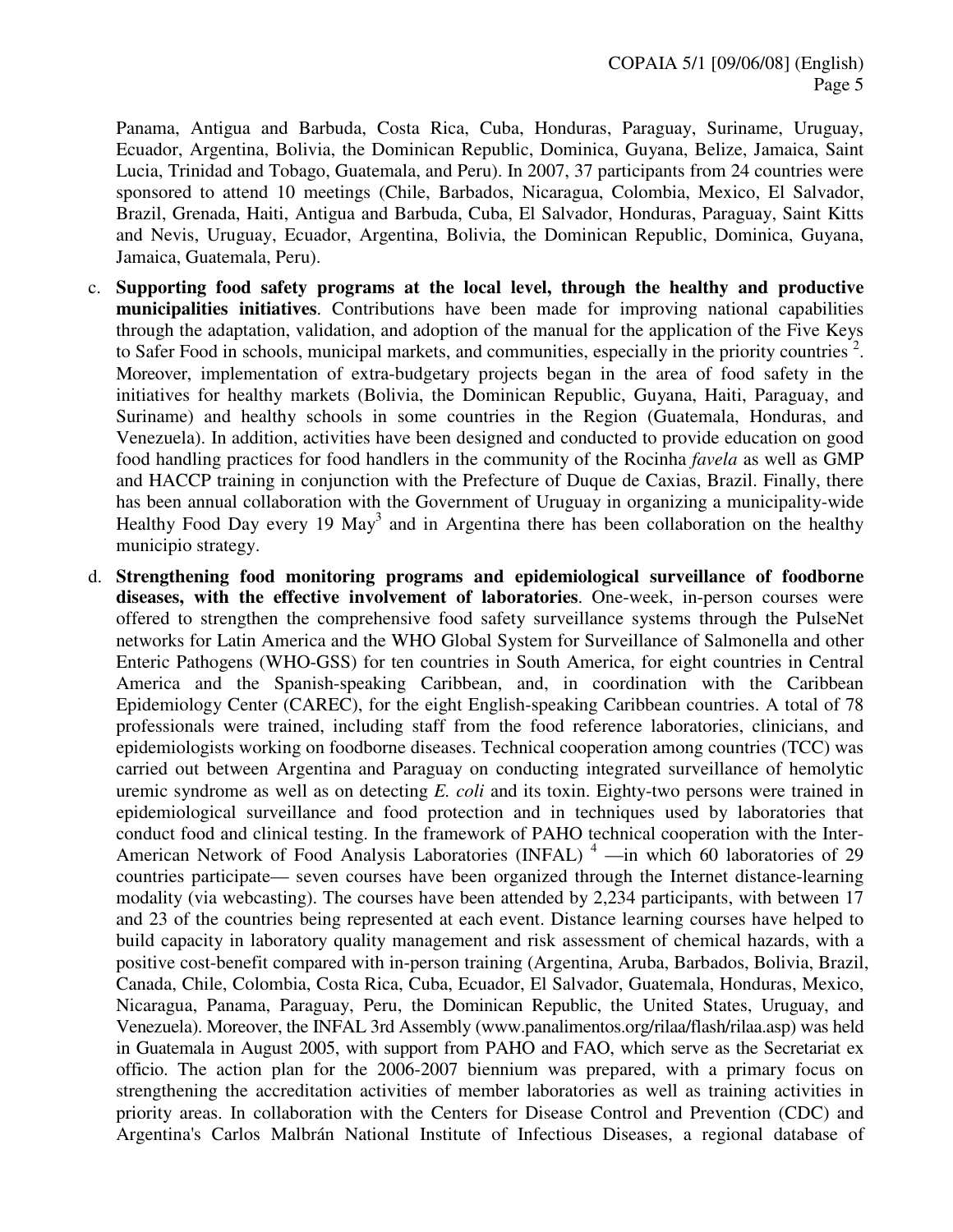electrophoretic patterns of bacterial pathogens that cause foodborne diseases was created through the PulseNet Latin America and Caribbean Network<sup>5</sup>. Fourteen countries actively participate in the network and in CAREC, as a regional reference laboratory for the Caribbean. Five training courses on laboratory protocols and the use of molecular information in epidemiology have been conducted, and the network has held six annual meetings. Food analysis capacity has been strengthened through the creation of national networks of food analysis laboratories, which in turn are linked to INFAL in the Dominican Republic (2006), Cuba (2007), and Peru (2007). Eleven national networks with links to INFAL are currently in operation. In 2007, food safety systems in the Dominican Republic, Peru, and Uruguay were strengthened with the design and holding of three pilot workshops to determine the degree of coordination between laboratories and food inspection services of the ministries of health and agriculture. The execution of an agreement for a TCC between Bolivia and Mexico has helped strengthen food safety systems in terms of monitoring of chemical and biological contaminants in food.

### **RIMSA14.R7**

**Resources for the food safety action plan:** Urging the Member States to present document RIMSA14/6 as a frame of reference to regional and international cooperation agencies, subregional common markets, multilateral agencies and other donor agencies for the implementation of the aforementioned plan; to include universities and research and academic training centers in the design and execution of projects; and to present to the World Health Assembly, in May 2005, the concerns of the countries of the Region of the Americas about financing for the activities included in the RIMSA14 mandates on food safety. The Resolution requests the Director to facilitate internal coordination of PAHO resources for cooperation in food safety; to promote, together with other regional and international cooperation agencies, the mobilization of external resources through support for the preparation of specific priority projects; and to submit these projects, in coordination with the countries, for the consideration of the regional and subregional economic forums, such as the North American Free Trade Agreement (NAFTA), the Caribbean Community (CARICOM), the General Secretariat of the Central American Integration System (SICA), the Southern Common Market (MERCOSUR), and others:

- a. The RIMSA 14/6 document, together with the RIMSA 14 Report, was submitted to the Executive Committee of PAHO. Regular resources and voluntary cooperation funds were redistributed to strengthen this priority area of technical cooperation. These changes were reflected in the Technical Cooperation Program Report from PAHO/WHO of the 2006-2007 and 2008-2009 bienniums.
- b. On 31 August 2005, a meeting of the university consortium was held to support the launch of the PAHO/WHO Master's Degree Program in Food Safety Management. The first cycle of this program began in January 2006 and ended in June 2006, with cooperation from OIRSA. The second cycle was scheduled to end in May 2008. A new group for the English-speaking Caribbean countries is being planned under the direction of the University of the West Indies and financed with external funds from the International Development Research Center (IDRC) of Canada
- c. At the request of the members of the 136th Session of the Executive Committee —held in June 2005— a proposal was prepared for the reformulation of technical cooperation in food safety. This proposal was submitted and approved at the 46th Directing Council, in Washington, D.C.
- d. In coordination with IICA and OIRSA, preparations began on a proposal for a joint project to prepare modules for in-person training on good agricultural and manufacturing practices and HACCP systems, in addition to the auditing of GMP and HACCP systems. With CDC-Atlanta, the